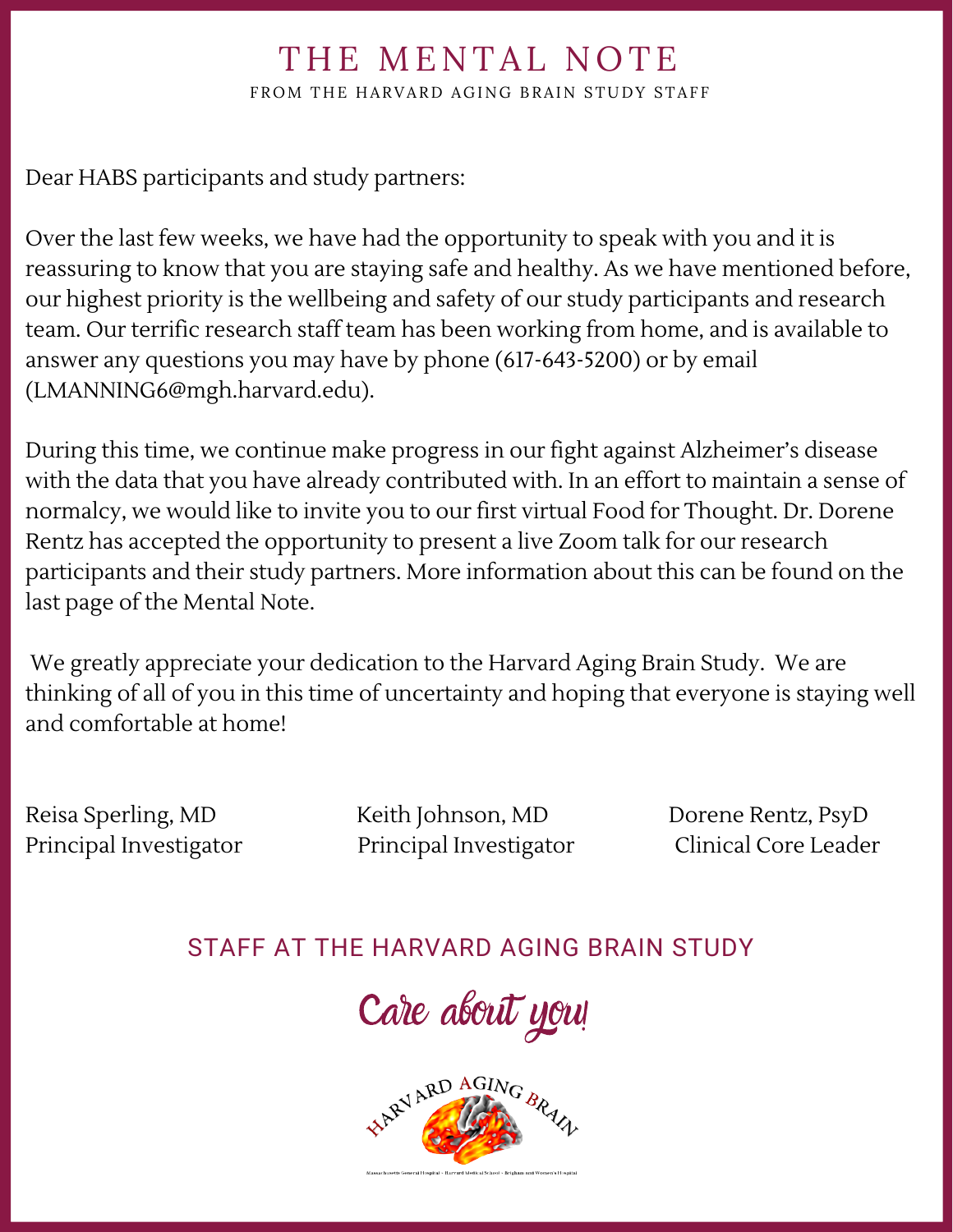## THE MENTAL NOTE

FROM THE HARVARD AGING BRAIN STUDY STAFF

ISSUE  $8 \sim$  WINTER 2020

## When memory changes are not Alzheimer's disease: HOW TO TELL THE DIFFERENCE

For many people, the most feared consequence of aging is Alzheimer's disease dementia.While one of the first symptoms of Alzheimer's disease is forgetfulness, not all memory changes are related to this disease. Medical problems, including urinary tract infections, vitamin deficiencies, hormonal dysfunction, tumors, and alcohol use disorder may temporarily cause serious memoryproblems that could be mistaken for dementia. When these conditions are accurately diagnosed and treated, memory typically improves and often returns to normal. Other causes for memory problems include mood changes, medication side effects, and normal aging. Mood changes in particular, such as stress, grief, anxiety, and depression can affect memory function and behavior. Most individuals experience occasional stress and periods of sadness, but if these episodes last longer than two weeks, it is important to consult a physician. Doctors can prescribe medications and/or therapy to improve mood symptoms and ultimately restore memory function.

As we and our loved ones age, we are likely to experience normal changes in our memory, including more word-finding difficulty, slower processing speed, and more difficulty learning new things. While these changes can be frustrating, the good news is they are not always signs of a serious memory problem.

One of the goals of the Harvard Aging Brain Study (HABS) is to identify what memory changes are related to Alzheimer's disease, and what memory changes are not. We are also learning what factors may play an important role in increasing the risk to develop Alzheimer's disease and other dementias in the future.

Dementia is an umbrella term for diseases and conditions characterized by a decline in memory,language, problem-solving, and/or other thinking skills that affect a person's ability to perform everydayactivities. Other common dementias include Vascular dementia, Lewy Body dementia, Frontotemporaldementia, and Parkinson's disease.



#### VASCULAR DEMENTIA (VD)

This usually occurs after a stroke (though not all strokes) blocks an artery to your brain causing reduced blood flow. VD can result in problems with reasoning, judgement, planning, and memory.

#### LEWY BODY DEMENTIA (LBD)

This is the third most common type of dementia after Alzheimer's disease and vascular dementia. LBD causes a decline in memory, thinking, and reasoning abilities. Patients may have delusions, visual hallucinations, and trouble understanding visual information.

#### FRONTOTEMPORAL DEMENTIA (FTD)

This type of dementia is the most common earlyonset dementia. Deterioration of fronto-temporal lobe areas causes changes in behavior, personality, and ability to produce and/or comprehend language.

#### PARKINSON'S DISEASE DEMENTIA (PDD)

Parkinson's affects the movement centers of the brain, but as the disease progresses, degeneration can spread to regions implicated in mental functions such as paying attention and making judgements.